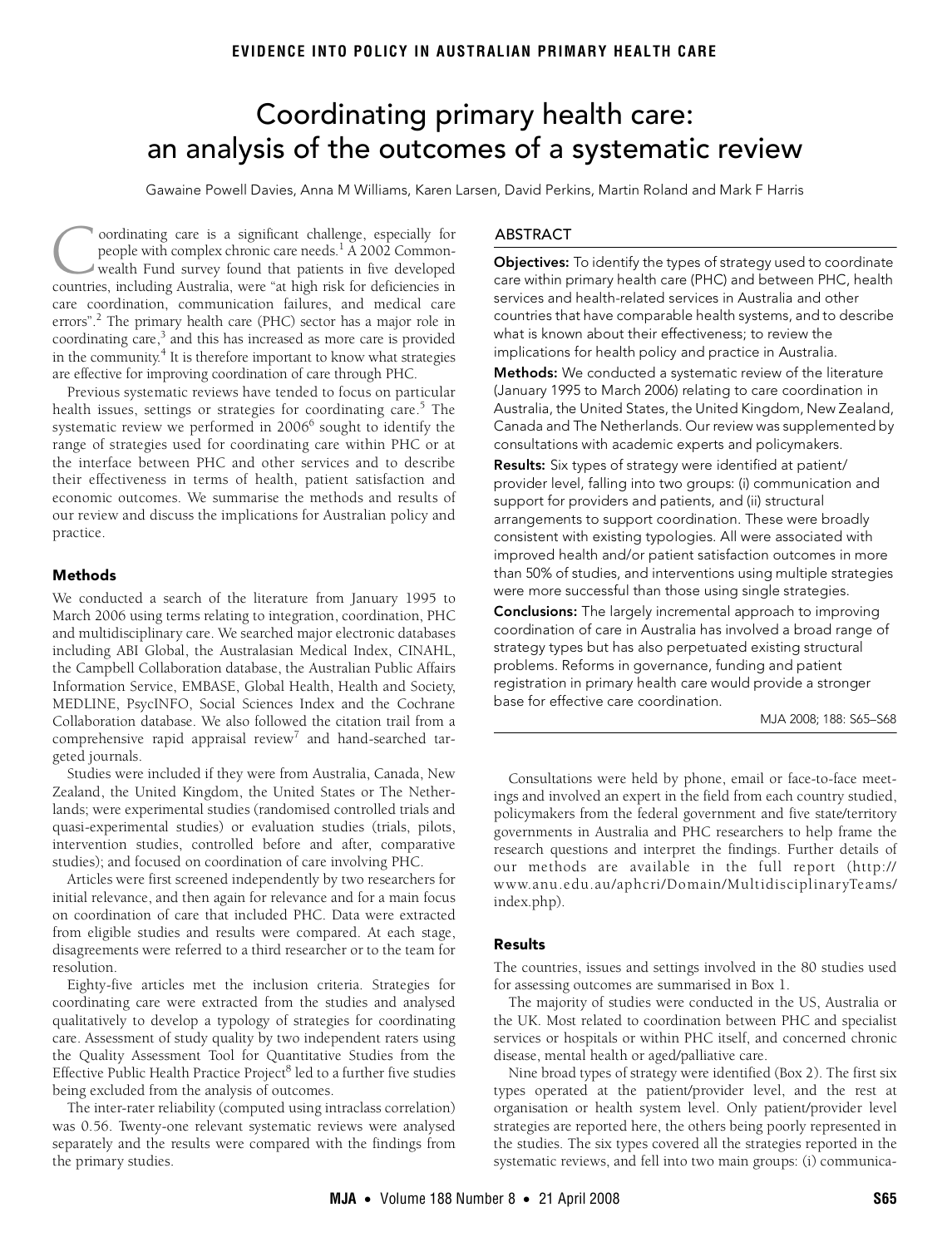| Country<br><b>United States</b><br>36<br>16<br>Australia<br>16<br>United Kingdom<br>The Netherlands<br>6<br>New Zealand<br>3<br>3<br>Canada<br>Setting for coordinating care<br>38<br>Between PHC and specialist providers<br>28<br>Between PHC and hospital<br>Within PHC.<br>12<br>$\mathcal{P}$<br>Between PHC and aged care<br>Health issue<br>Chronic disease management<br>30<br>Mental health care<br>23<br>15<br>Aged/palliative care<br>Other<br>12 | Number of studies<br>$(n = 80)$ |
|--------------------------------------------------------------------------------------------------------------------------------------------------------------------------------------------------------------------------------------------------------------------------------------------------------------------------------------------------------------------------------------------------------------------------------------------------------------|---------------------------------|
|                                                                                                                                                                                                                                                                                                                                                                                                                                                              |                                 |
|                                                                                                                                                                                                                                                                                                                                                                                                                                                              |                                 |
|                                                                                                                                                                                                                                                                                                                                                                                                                                                              |                                 |
|                                                                                                                                                                                                                                                                                                                                                                                                                                                              |                                 |
|                                                                                                                                                                                                                                                                                                                                                                                                                                                              |                                 |
|                                                                                                                                                                                                                                                                                                                                                                                                                                                              |                                 |
|                                                                                                                                                                                                                                                                                                                                                                                                                                                              |                                 |
|                                                                                                                                                                                                                                                                                                                                                                                                                                                              |                                 |
|                                                                                                                                                                                                                                                                                                                                                                                                                                                              |                                 |
|                                                                                                                                                                                                                                                                                                                                                                                                                                                              |                                 |
|                                                                                                                                                                                                                                                                                                                                                                                                                                                              |                                 |
|                                                                                                                                                                                                                                                                                                                                                                                                                                                              |                                 |
|                                                                                                                                                                                                                                                                                                                                                                                                                                                              |                                 |
|                                                                                                                                                                                                                                                                                                                                                                                                                                                              |                                 |
|                                                                                                                                                                                                                                                                                                                                                                                                                                                              |                                 |
|                                                                                                                                                                                                                                                                                                                                                                                                                                                              |                                 |
|                                                                                                                                                                                                                                                                                                                                                                                                                                                              |                                 |

 $1$  Studies used to assess outcomes, by country, setting  $\mathbf{r}$ 

tion and support for providers and patients, and (ii) structural arrangements to support coordination.

Most studies used a combination of strategy types. Thus, an intervention to improve coordination of care between hospitals and general practice included procedures for discharge communication, use of an Enhanced Primary Care discharge plan with an agreed format, and arrangements to fax the form to the general practitioner for review and then give a copy to the patient and other service providers. The GP made an appointment for the patient to attend within 7 days of discharge. Those receiving the intervention rated discharge care arrangements as more achievable (*P* < 0.038), were more satisfied with their input into discharge procedures (*P* < 0.02), and had higher mental quality of life 7 days after discharge  $(P < 0.003)$ .<sup>[9](#page-3-9)</sup>

There were some variations in the types of strategy used across contexts: studies of mental health and aged/palliative care often attempted to improve communication between service providers, while chronic disease studies were more likely to develop structured arrangements for coordinating service provision and systems to support the coordination of care. The strategy types were compared with the relevant parts of existing frameworks for integration<sup>10</sup> and coordination of care $11$  and found broadly comparable.

Following Weingarten et al,<sup>12</sup> we assessed the effectiveness of each type of strategy as the proportion of studies using that strategy that measured health status, patient satisfaction or economic outcomes and reported a statistically significant positive result (Box 3). Economic outcomes are omitted, as the data were generally of poor quality and only five studies reported significant outcomes in this area.

For each strategy type, at least half the studies that measured health or patient satisfaction outcomes reported statistically significant positive results. Having structured relationships between

service providers and with patients was the most commonly effective strategy for both types of outcomes. Otherwise strategies that were more effective for health outcomes tended to be less effective for patient satisfaction, and vice versa. The success of strategy types in achieving health outcomes was broadly similar across health issues, except that providing support for service providers was considerably more successful for mental health care (80%).

Most studies used several strategies for coordinating care (range, 1–6; median, 3). Apart from one study that used all six strategies and reported statistically significant positive health outcomes, $^{13}$  $^{13}$  $^{13}$ these outcomes were most common in studies using between two and four strategies.

# **Discussion**

Our review analysed studies from six countries to identify the strategies used to coordinate care. The typology of strategies that we identified at patient and provider level accounted for the individual strategies found in other systematic reviews and proved consistent with existing schemata for integration and continuity of care, suggesting that this typology has both local and international application.

All strategy types were associated with improved health or patient satisfaction in at least 50% of studies that measured these outcomes. Interventions using several strategies were more likely to be successful than those using single strategies. This is consistent with the quality improvement literature,<sup>14</sup> which suggests that policies and service developments should encourage comprehensive approaches across the full range of strategies, in order to

# 2 Types of strategies used to coordinate care  $(n=85)$

## Patient and provider level

Arrangements to improve communication between service providers, including case conferencing (56 studies)

Using systems to support care coordination, including care plans, shared decision support, patient-held or shared records, shared information or communication systems, and a register of patients (47 studies)

Structured arrangements for coordinating service provision between providers, including coordinated or joint consultations, shared assessments, and arrangements for priority access to another service (37 studies)

Providing support for service providers, including support/ supervision for clinicians, training (joint or relating to collaboration), reminders, and arrangements for facilitating communication (33 studies)

Structuring the relationships between service providers and with patients, including co-location, case management, multidisciplinary teams or assigning patients to a particular primary health care (PHC) provider (33 studies)

Providing support for patients, including education (joint or relating to sharing care), reminders, and assistance in accessing PHC (19 studies)

#### Organisational level

Joint planning, funding and/or management of a program or service (7 studies)

Formal agreements between organisations (3 studies)

#### System level

Changes to funding arrangements (1 study)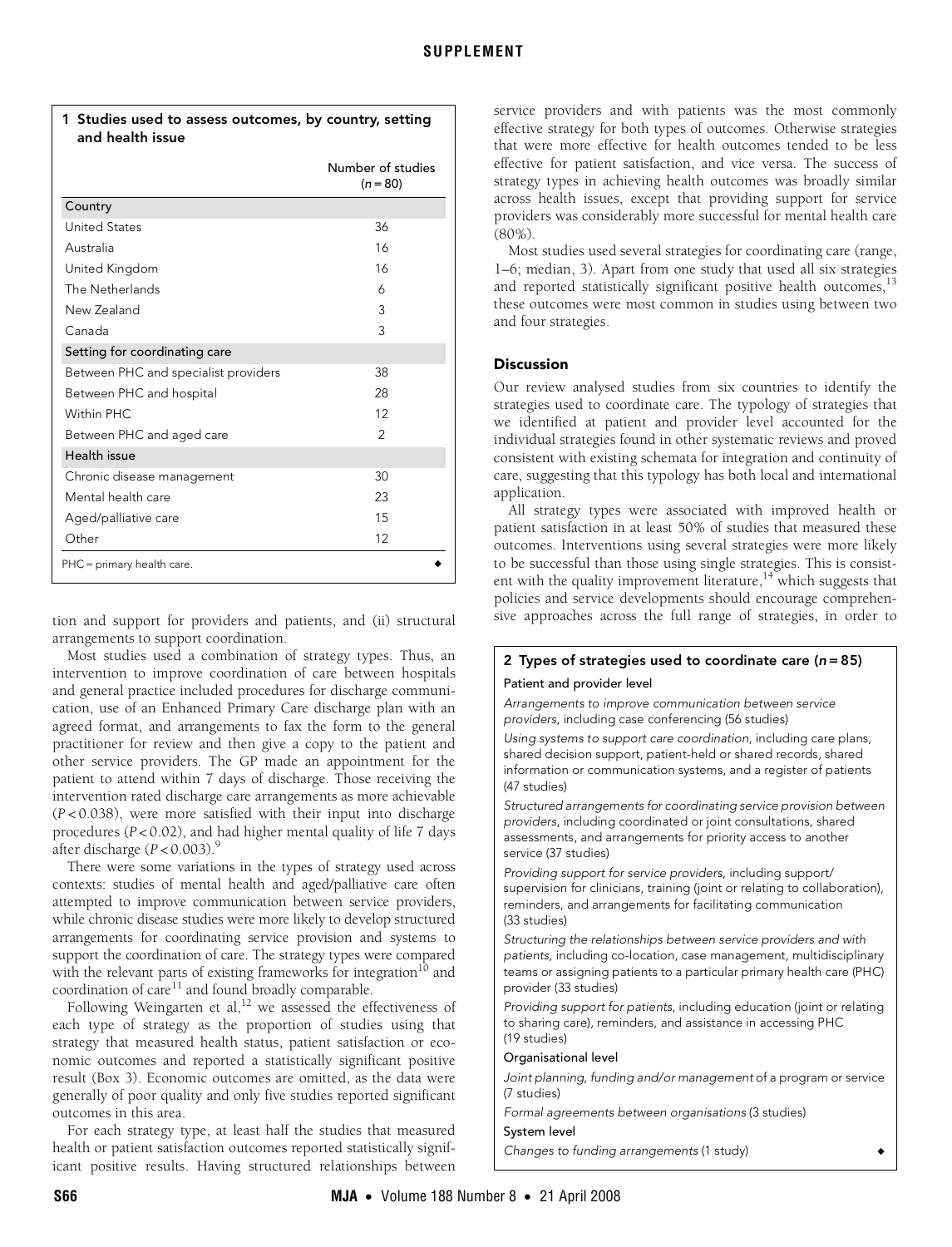| 3 Types of strategies used for coordinating care at micro (patient and provider) level          |                                      |                      |  |
|-------------------------------------------------------------------------------------------------|--------------------------------------|----------------------|--|
|                                                                                                 | Studies reporting positive outcomes* |                      |  |
| Strategy type                                                                                   | Health outcomes                      | Patient satisfaction |  |
| Structural arrangements for coordination                                                        |                                      |                      |  |
| Having structured relationships between service providers and with patients (33 studies)        | 19/29                                | 8/12                 |  |
| Using structured arrangements for coordinating service provision between providers (37 studies) | 19/31                                | 4/12                 |  |
| Using systems to support care coordination (47 studies)                                         | 23/38                                | 7/19                 |  |
| Coordination activities                                                                         |                                      |                      |  |
| Providing support for service providers (33 studies)                                            | 16/28                                | 8/14                 |  |
| Improving communication between service providers (56 studies)                                  | 26/47                                | 12/22                |  |
| Providing support for patients (19 studies)                                                     | 6/17                                 | 3/6                  |  |

maximise health and patient satisfaction. Structuring relationships between providers and between providers and patients (eg, case management, multidisciplinary teams or assigning patients to a particular PHC provider) warrants particular attention.

Our review included a range of conditions and settings for care coordination. This reflects the circumstances in PHC, where clinicians and services must care for a wide range of patients, often with complex comorbidities, and work with many other service providers. This requires arrangements for care coordination that are sufficiently specific to meet the needs of particular patient groups, sufficiently general to be sustained in everyday PHC practice, and consistent enough to support coordination with a wide range of clinicians and services.

In recent years, federal and state/territory governments in Australia have supported a range of strategies for improving care coordination within their jurisdictions. These have been driven by various imperatives, including a perceived need to integrate general practice better with other health services,<sup>15</sup> to improve chronic disease care,  $^{16}$  to improve access to services in rural areas  $^{17}$ and to reduce avoidable hospitalisations.<sup>[18](#page-3-18)</sup>

Initiatives have been incremental, evolving over time and operating within the constraints of the existing health care system. Thus, the Enhanced Primary Care program initially provided feefor-service payments to GPs for care planning and case conferences. This was gradually extended to cover other aspects of chronic disease care, including assessment and referral for mental health care. The use of Enhanced Primary Care items was supported by a series of programs, delivered largely through Divisions of General Practice, including enhancements to practice nursing and initiatives to improve access to allied health services from general practice.

These developments have been complemented by other local initiatives, often involving the Divisions and state health services.<sup>[19](#page-3-19)</sup> Over time, these developments have supported most of the types of strategy identified in our review.

This incremental approach is well suited to a pluralist system in which coordination often depends on voluntary collaboration. It enables policymakers and other stakeholders to gauge the impact and acceptability of reforms and make necessary adjustments. It also allows organisations like the Divisions' network and professional organisations to play a part in shaping initiatives at the local or regional level. At its best, "logical incrementalism" can combine a strategic approach with flexibility and broad engagement in

change[.20](#page-3-20) However, these incremental changes have not addressed aspects of the health system that create barriers to better care coordination, and have been less effective in improving the structural arrangements to support coordination.

In Australia, the relationships between service providers and between providers and patients are affected by the absence of registration of patients with general practices. Although most patients get their chronic disease care from a single practice, the lack of a formal relationship leaves GPs uncertain about the extent of their responsibility for ongoing care and care coordination, particularly in the area of psychosocial care.<sup>21</sup> Attempts to structure relations between service providers and between providers and patients are further hampered by discontinuities between general practice, community health and non-government organisations, who work from different locations, in different sectors of the health care system, often with conflicting boundaries and without shared lines of accountability. This provides a weak base for the teamwork and multidisciplinary care required for complex and chronic disease care.

Much recent support for coordination of care has been funded through fee-for-service payments, especially for general practice and private allied health services. The use of these Medicare Benefits Schedule (MBS) items is tightly controlled in order to limit costs and avoid misuse. This reduces flexibility and can make efficiencies difficult to achieve — for example, through substitution of service providers, with extended roles for practice nurses or physician assistants. Meanwhile, an increasing array of MBS items has been created to accommodate the variety of patient needs, resulting in a complex system that appears to be losing its power as an incentive.<sup>22</sup>

Alternatives include boosting infrastructure payments rather than fee-for-service, and cashing out fee-for-service payments to permit more flexible and locally appropriate service development, as in the Coordinated Care Trials and the Primary Health Care Access Program.

As well as creating barriers to care coordination, the divisions between different health care sectors, particularly federal and state, have undermined attempts to reduce these barriers. Initiatives have tended to address the needs of the sector within which they are developed, rather than those of other sectors whose collaboration is required. Thus, the Enhanced Primary Care program provided support for GP involvement in care coordination but not for community health or allied health services, resulting in limited